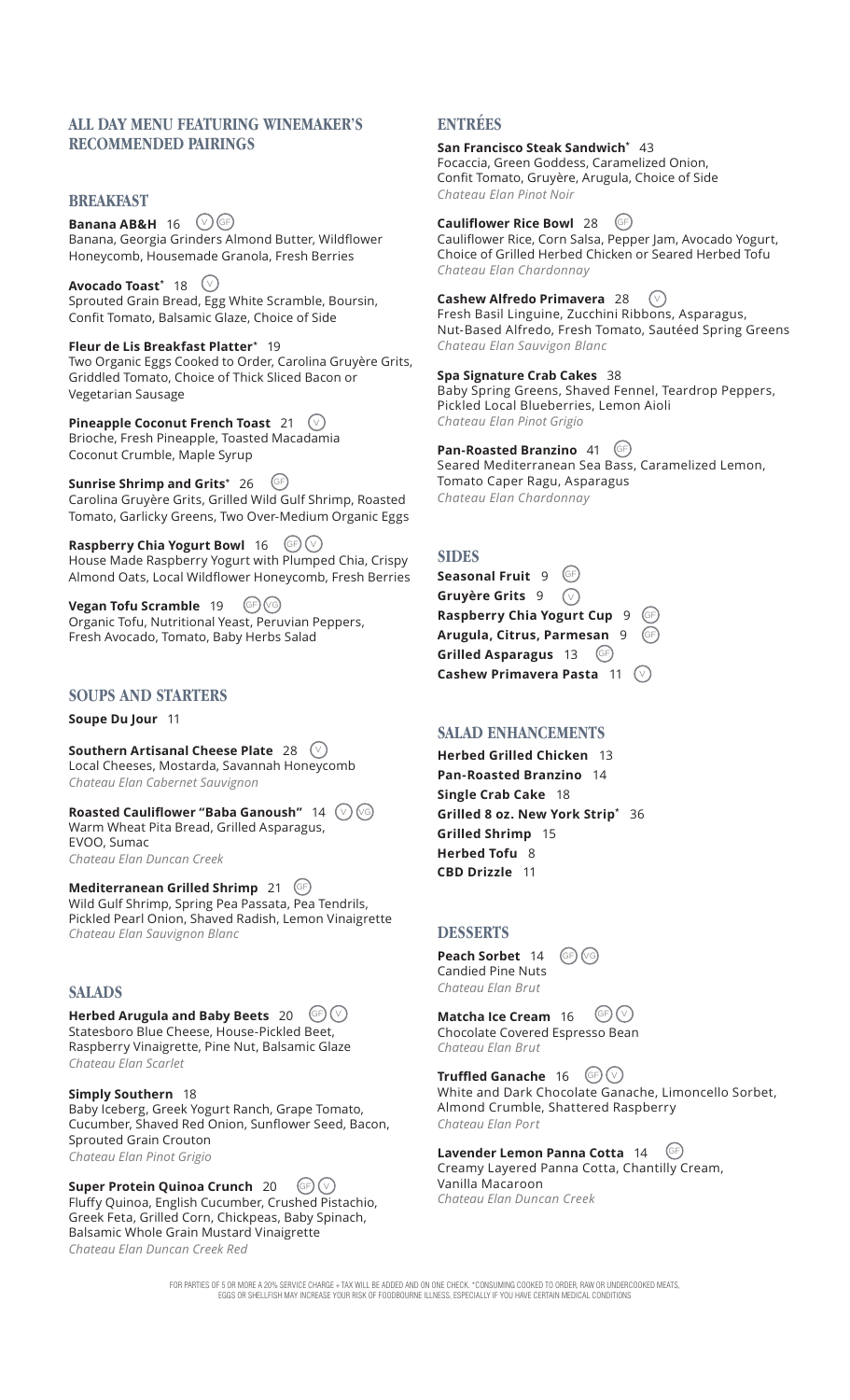## **WINE COCKTAILS**

## **Poinsettia, Mimosa, Bellini, or Fleur de Lis** 15

Sparkling Wine and Cranberry Juice, Orange Juice, Peach Nectar, or Elderflower

## **Ruby Mojito Spritzer** 15

Sparkling Wine, Grapefruit, Lime, and Mint

## **White Watermelon Sparkling Sangria** 15

Chateau Elan Moscato, Fresh Watermelon Juice, Lime, Ginger Syrup

## **Lydia Ko** 15

Our Famous Berry Bliss Muscadine Wine, Infused with Lemonade and Lydia Ko's Favorite Frozen Berries

## **SWEET MUSCADINE WINES** gls/btl

## **Chateau Elan Duncan Creek** 9 / 38

100% Carlos Muscadine Grapes, Light, Sweet, and Crisp

## **Chateau Elan Summer Wine** 9 / 38

Classic Muscadine Wine with Peach Nectar Essence

## **Chateau Elan Autumn Blush** 9 / 38

Classic Muscadine Wine with Raspberry Nectar Essence

## **Chateau Elan Spring Blossom** 9 / 38

Classic Muscadine Wine with Strawberry Nectar Essence

## **Chateau Elan Berry Bliss** 9 / 38

Classic Muscadine Wine with Blueberry and Blackberry Essence

### **Chateau Elan Tropical Breeze** 9 / 38

Classic Muscadine Wine with Pineapple and Passion Fruit Essence

## **Chateau Elan Duncan Creek Rosé** 9 / 38

Sweet, Crisp Wine with a Beautiful Light Pink Color

## **Chateau Elan Duncan Creek Red** 9 / 38

Made from 100% Georgia-Grown Noble Muscadines, Vibrant Red Color

FOR PARTIES OF 5 OR MORE A 20% SERVICE CHARGE + TAX WILL BE ADDED AND ON ONE CHECK.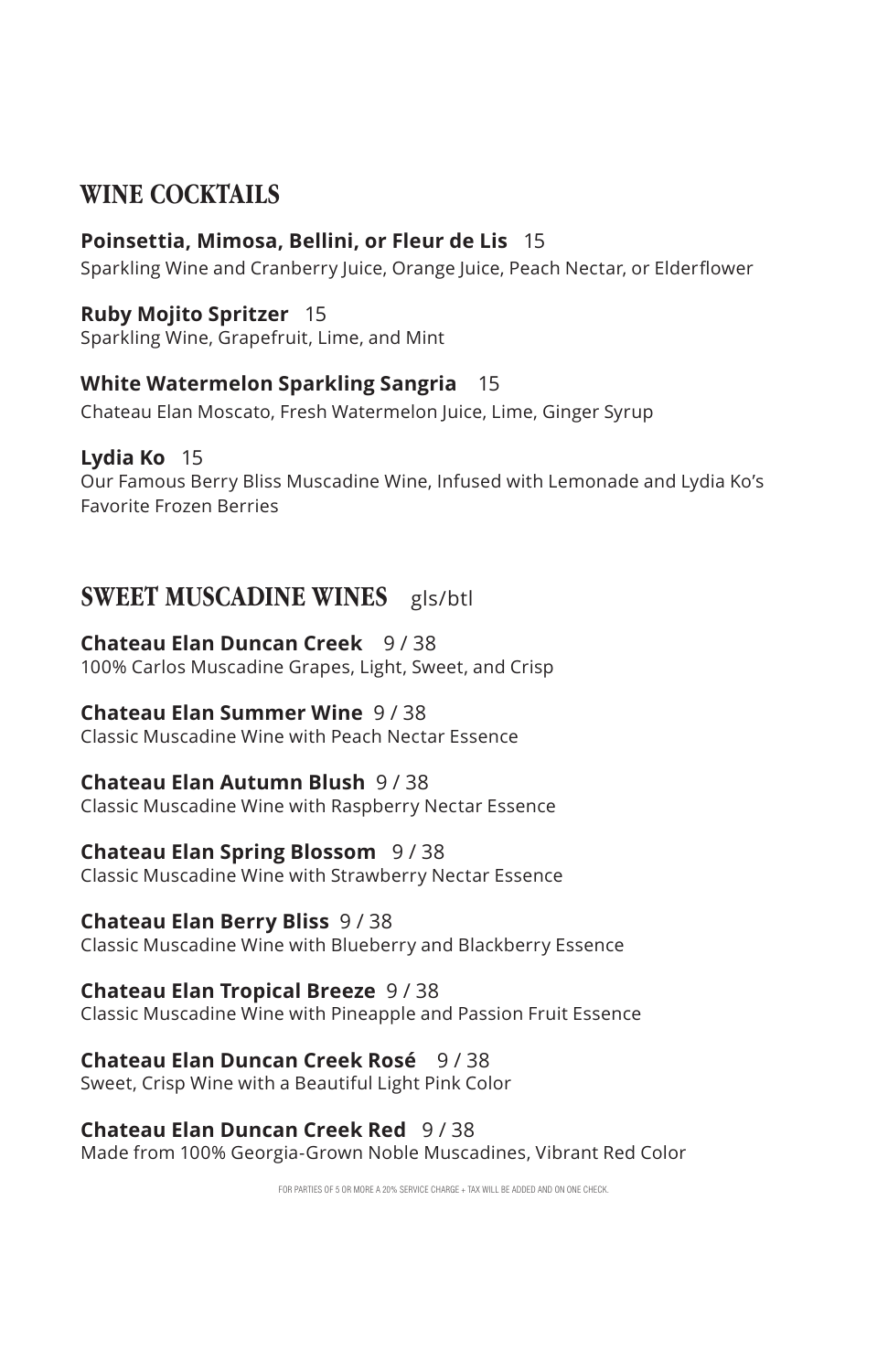## **WHITE WINES** gls/btl

#### **Chateau Elan Pinot Grigio** 10 / 40

Crisp, Refreshing, Light-Bodied Wine with a Balanced Minerality

### **Chateau Elan Chardonnay** 10 / 40

Full-Body Taste Profile with Subtle Notes of Lightly Toasted Hazelnuts and a Crisp Acidity

#### **Chateau Elan Sauvignon Blanc** 10 / 40

Aromas of Grapefruit, Apricot, and Citrus, with a Dry Fruity Finish

#### **Chateau Elan Rosé Reserve** 10 / 40

Dry Rosé with Bright Citrus Flavors and Smooth Mineral Finish

## **SPARKLING WINES** gls/btl

## **Chateau Elan Moscato d'Asti D.O.C.G** 12 / 45

Light, Sweet, Semi-Sparkling Style with Notes of Tropical Fruits

### **Chateau Elan Dolce Rosso** 12 / 45

Light, Sweet, Semi-Sparkling Style with Notes of Raspberry and Cherries

### **Chateau Elan Brut Reserve** 10 / 40

Crisp and Joyful Prosecco Style Sparkling Wine with Elegant Notes of Green Apple, Lemon, and Fresh Herbs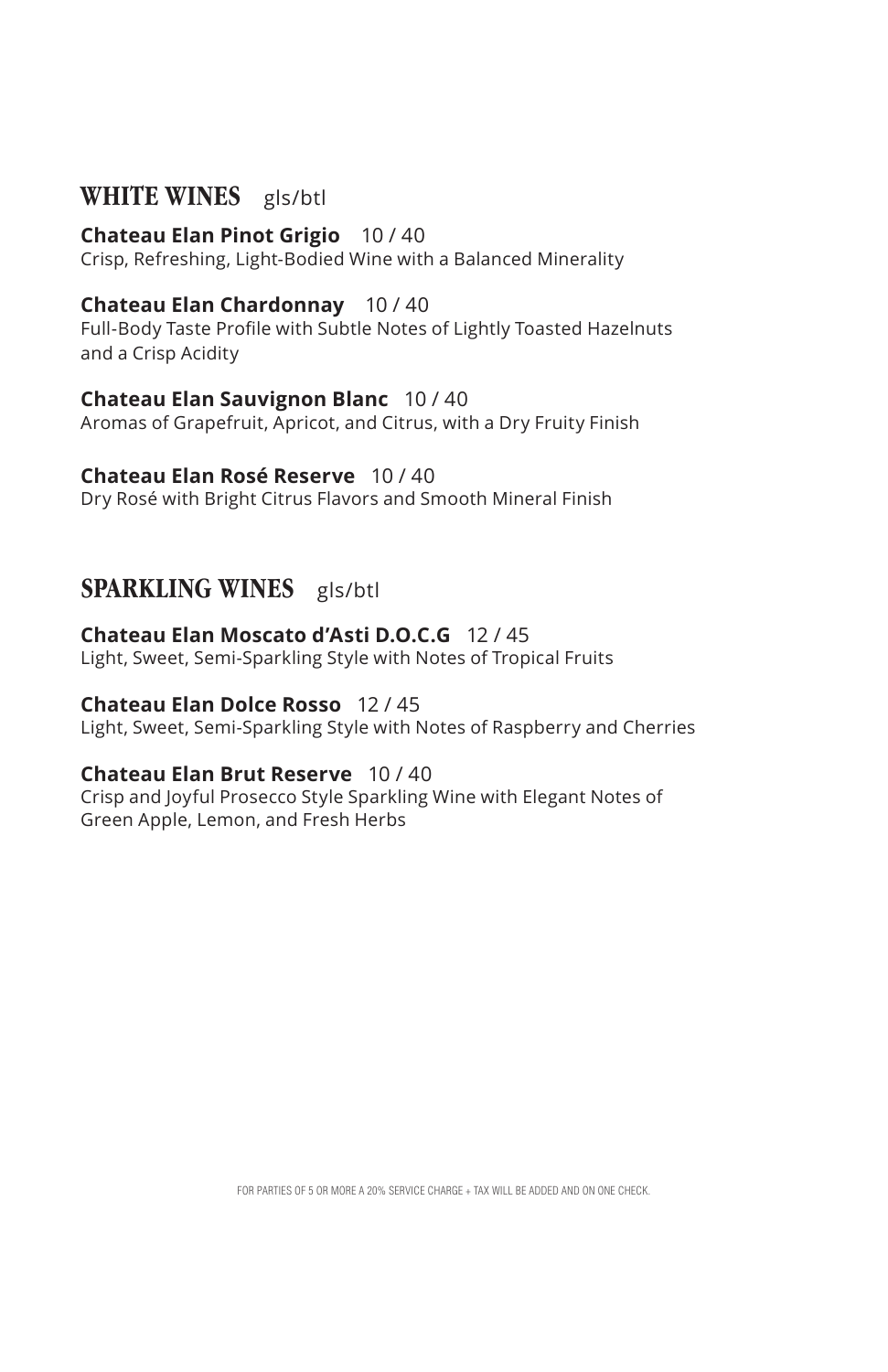## **RED WINES** gls/btl

#### **Chateau Elan Pinot Noir** 13 / 52 Fruity, Earthy, and Elegant with a Soft and Smooth Light Body

## **Chateau Elan Merlot** 13 / 52

Extremely Textured Herbal Flavor with a Smooth Structure and a Dry Light-to-Medium Body

**Chateau Elan Scarlet** 13 / 52 Full-Bodied Fruity Profile of Predominately Syrah Grapes

## **Chateau Elan Velvet** 13 / 52

Well-Balanced Blend of Zinfandel and Petit Sirah with Fruity and Flowery Notes

**Chateau Elan Cabernet Sauvignon** 15 / 60 Opulent Flavors of Plums, Blackberries, and Toasted Vanilla

## **Chateau Elan American Port** 13 / 52

Flavors of Berries and Spice Aged in Rum Barrels

## **Chateau Elan Tannat** 18 / 72

Expressive with Black Fruits, Mulberries, Cassis, Raisins, Elegant Smoky Background

### **Chateau Elan Les Petits** 18 / 72

Blend of Petit Verdot and Petit Syrah with Notes of Blackberry, Blueberry, and Cherry

### **Chateau Elan Montepulciano** 20 / 80

Elegant Characteristics of Red Fruit and Spicy Hints of Cinnamon and Black Pepper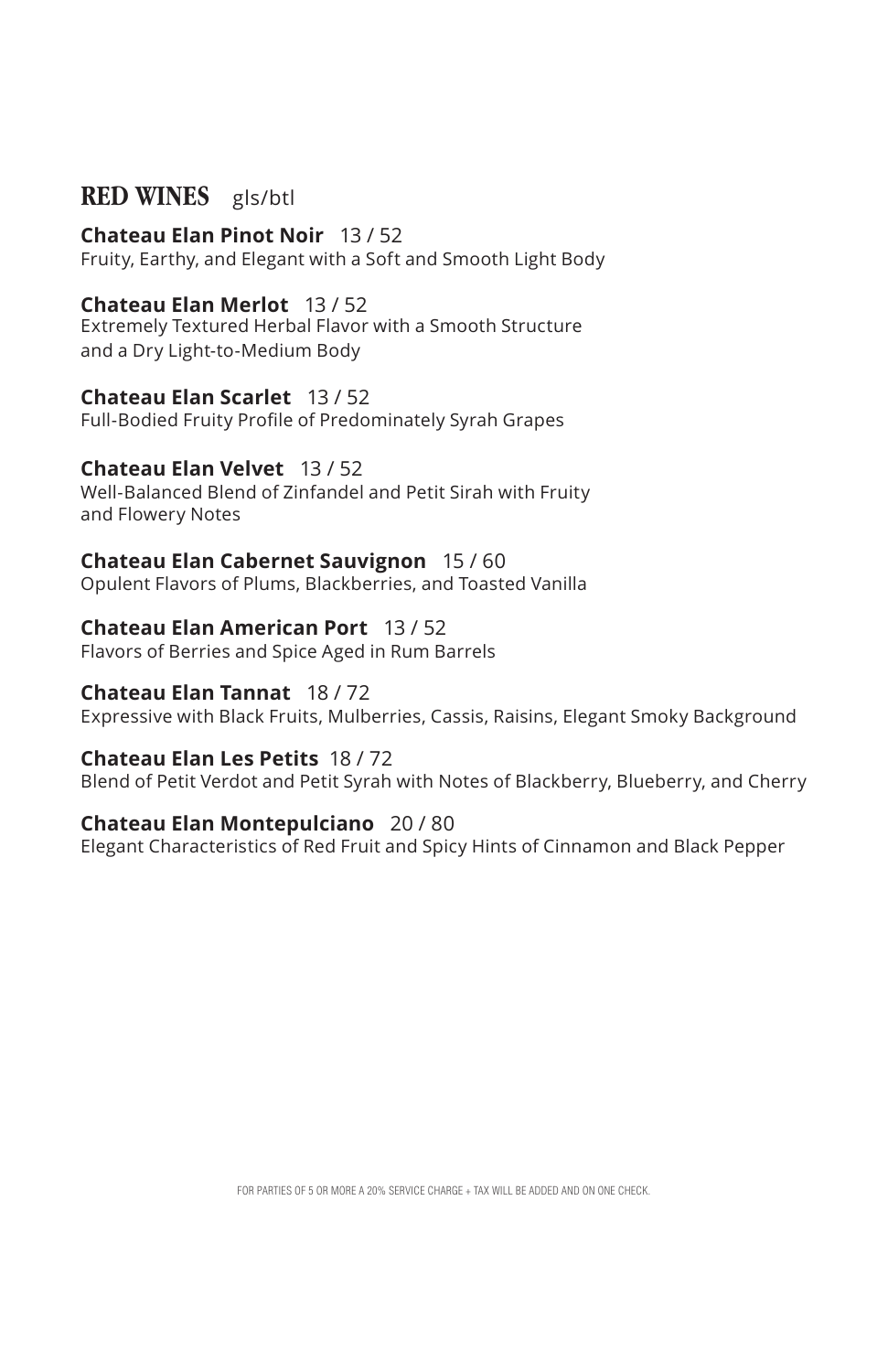## **FULL LEAF TEAS & HERBAL INFUSIONS**

## **No. 72 White Petal** *White Tea*4.5

Delicate Bai Mu Dan White Tea from China with Rare Osmanthus Flowerand Chamomille

## **No. 96 Jasmine Silver Tip** *Green Tea*4.5

Tender Green Leaves from China's Fujian Province, Wedded with Freshly Picked Jasmine Buds

### **No. 39 Fez** *Green Tea* 4.5

Rare Spring Harvested Mao Feng Green Tea from China Combined with Aromatic Spearmint and Lemon Myrtle

### **No. 18 British Brunch** *Black Tea*4.5

Rich Blend of Indian Assams, Sri Lankan Ceylon Teas and a Touch of Smoky Chinese Keemun, the Perfect Breakfast Tea

### **No. 55 Lord Bergamont** *Black Tea*4.5

Superior to Earl Grey, Fragrant Ceylon Dimbula and Uva, Scented with Essence of Bergamont from Reggio Calabria, Italy

### **No. 24 Big Hibiscus** *Herbal Infusion*4.5

The Cabernet of Hibiscus Teas, Luscious red Hibiscus Flowers, Sarsaparilla, Ginger Root, Rose Petals and Elderflowers, Caffeine-Free

### **No. 45 Peppermint Leaves** *Herbal Infusion*4.5

Pacific Northwest Peppermint Infuses a Full, Creamy Flavor with Distinct Chocolate Notes and an Intense Finish, Caffeine-Free

### **No. 67 Meadow** *Herbal Infusion*4.5

Blend of Egyptian Chamomile Flowers, Fragrant Hyssop Joined with Smooth Cape Rooibos, Rose Petals, and Linden Flowers, Caffeine-Free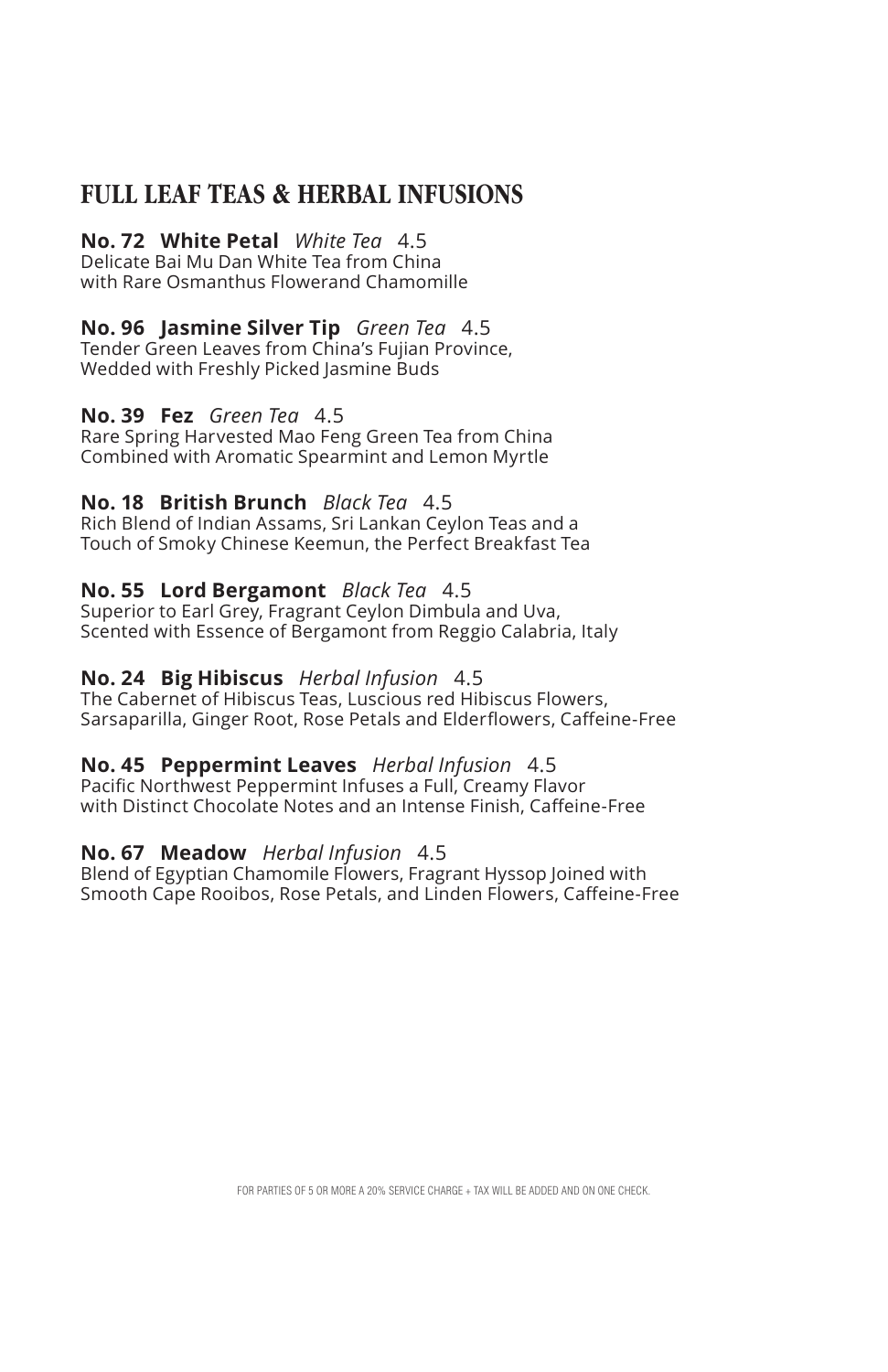## **ICED TEA**

*Sweetened upon request with raw sugar simple syrup*

## **Exceptional Iced Black Tea** 4.5

Highly Invigorating, Blend of Full Leaf Assam and Ceylon Black Teas

## **Caffeine-Free Hibiscus Mango Iced Tea** 4.5

Bright Mango and Juicy Hibiscus Flowers, Orange Peel, and Smooth Rooibos

## **Tahitian Green Iced Tea** 4.5

Full-Bodied Chinese Green Tea with a Splash of Pineapple, Peach, and Vanilla

## **JUICE**

| Cranberry<br>- 5             |    |
|------------------------------|----|
| Orange 5                     |    |
| <b>Pineapple 5</b>           |    |
| <b>Ruby Red Grapefruit</b>   | -5 |
| <b>Pressed Apple Cider</b> 5 |    |
| V8 <sub>5</sub>              |    |

## **BOTTLED**

**Icelandic Spring Water** 7 **Icelandic Sparkling Water** 7

## **FOUNTAIN**

**Soda** 3.5